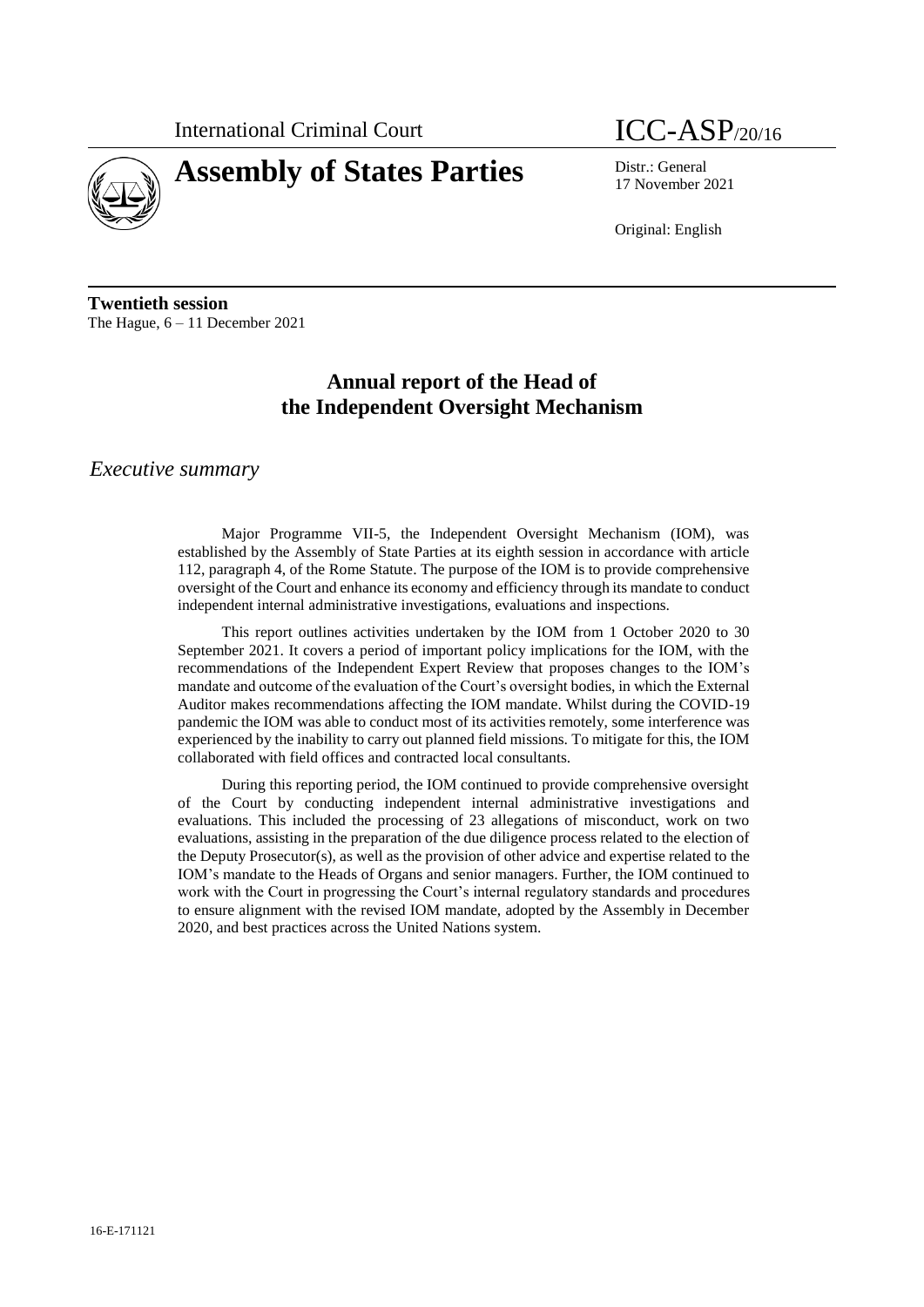# **I. Introduction**

1. This annual report is submitted to the Assembly of States Parties pursuant to paragraph 38 of the IOM Operational Mandate (Resolution ICC-ASP/19/Res.6., Annex II), and covers the IOM's operations during the period 1 October 2020 to 30 September 2021.

# **II. Policy matters**

# **A. Review of the work and operational mandate of the IOM**

2. Under the facilitation of H.E. Ambassador Païvi Kaukontora (Finland), seized of the review of the work and operational mandate of the IOM by the Hague Working Group (IOM Facilitation), a revised operational mandate of the IOM was adopted by the States Parties at the 19<sup>th</sup> session of the Assembly in December 2020. This followed extensive consultations between the IOM and the Court Organs, as well as with the States Parties. The revised operational mandate provides important clarifications regarding the IOM's mandate and authority, and its relationship with the Court.

# **B. The Independent Expert Review Report**

3. The Independent Expert Review (IER), commissioned by the Assembly<sup>1</sup> to identify ways to strengthen the Court and the Rome Statute system, submitted its final report in September 2020, issuing 384 recommendations aimed at enhancing the performance, efficiency and effectiveness of the Court (IER Report). The IOM welcomed the IER Report, in particular the recommendations for the IOM to play a significant role in strengthening the Court's disciplinary framework both for elected officials and staff members, and a call to endow the IOM with adequate resources to enable it to fulfil its mandate.

4. The IER Report contained a number of recommendations touching upon the mandate of the IOM, categorised as those recommending: (i) the adoption of new internal grievance mechanisms, including investigation and discipline of allegations of misconduct, and for IOM to act as secretariat for five non-permanent bodies under an Ethics and Business Conduct Office; (ii) that the investigation of elected officials should be conducted by an *Ad Hoc* Investigation Panel under the auspices of the IOM, and, in the longer term, a Judicial Council; and (iii) measures to be taken to address the reportedly poor Court-wide working environment.

5. In line with Assembly resolution ICC-ASP/19/Res.7, requesting a Court-wide response to the recommendations, in March 2021, the IOM provided separately its observations and comments to the IER Report, which are attached to this report. In summary, the IOM welcomed the proposed adoption of an informal dispute resolution mechanism, which would address a significant gap in the Court's internal justice system. Careful consideration, however, should be given as to the best place to house any such proposed new mechanisms to guarantee confidentiality and avoid conflicts of interest. With regard to investigations against elected officials by an *Ad Hoc* Investigation Panel, the IOM noted that it was for the States Parties to determine whether they wanted to reopen the discussion surrounding Rule 26 of the Rules of Procedures and Evidence, but did provide some suggestions as to how the system surrounding alleged misconduct by elected officials may be revised and strengthened, without altering the language of Rule 26.

6. Discussions regarding the consideration and implementation of a number of these recommendations have begun in the second half of 2021 under the IOM Facilitation, and are scheduled to continue into 2022.

# **C. External Auditor Report**

7. During this reporting period, the External Auditor, mandated by the Assembly "to conduct an evaluation of the oversight bodies of the Court […] and to recommend possible action on their respective mandates and reporting lines, while fully respecting their

<sup>&</sup>lt;sup>1</sup> Review of the ICC and the Rome Statute system, ICC-ASP/18/Res.7 (2019).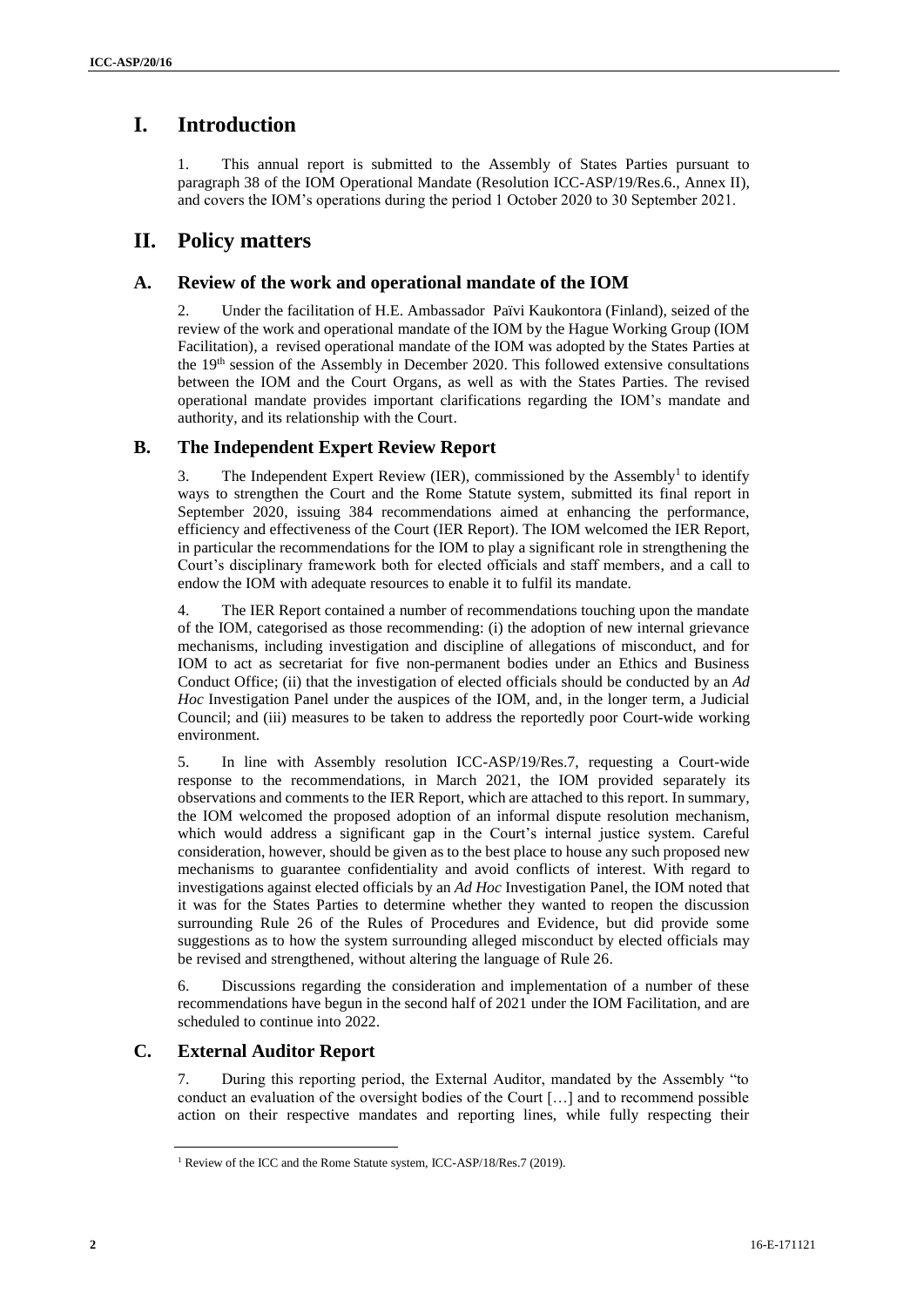independence of the Court as a whole,"<sup>2</sup> issued its final report on the Court's governance oversight.

8. With regard to the IOM, the External Auditor recommended the merging of the IOM and the Office of Internal Audit (OIA) into one Major Programme. According to the External Auditor, the merger would (i) increase flexibility in management of resources given that the financial rules and regulations permit transfer of funds within major programmes; (ii) be in alignment with the practice of most international organisations; and (iii) modify the cost structure of the two offices, by maintaining one Head of Office and reorienting staff, thereby reducing overall cost.

9. As requested by the External Auditor, the IOM provided its comments to the recommendation in September 2021, wherein it stated while a decision to merge the IOM and the OIA into one Major Programme would be for the Assembly to make, it noted some important areas of the recommendation that require careful consideration. First, the IOM observed that the Court is unique in that its investigation function (through the IOM), does not report to the management of the Court, and in fact has the mandate to investigate the executive head(s) of the Court, which is not the case in other United Nations (UN) organisations, where such a function reports to this executive head, and cannot investigate them. It is also not unusual in the UN system for evaluation functions to report directly to governing bodies. In addition, the IOM urged caution when comparing costs with other UN organisations and the need to ensure that comparable elements are actually being compared. Finally, the IOM also submitted that any merger should take into account the different reporting lines, in that the IOM reports directly to the President of the Assembly, while the OIA reports to the Audit Committee, and the purpose behind such differentiation. The IOM's response to the External Auditor report is also annexed to this report.

# **D. Harmonisation of IOM Mandate with Regulatory Framework of the Court**

10. When adopting the revised IOM mandate, the Assembly also encouraged the Court, with the support of the IOM, to ensure that all relevant documents of the Court's regulatory framework were updated and aligned with the IOM mandate, and all applicable rules were harmonized.<sup>3</sup> The IOM has, in the reporting period, actively contributed to this process.

11. In the reporting period, the following Administrative Instructions (AIs) of the Court were prepared or revised:

#### *(i) Administrative Instruction on Unsatisfactory Conduct and Disciplinary Proceedings*

12. This AI replaces the previous 2008 instruction, which created confusion by authorizing the Heads of Organs to initiate investigations without mentioning the IOM, which did not exist at that time. The new AI therefore sets out the role of the IOM prior to any disciplinary proceedings, clarifies the role of the Disciplinary Advisory Board (DAB), and provides a more robust framework for suspension of staff from duty pending investigation or discipline. It covers only disciplinary proceedings against staff members, as the disciplinary regime for elected officials is covered in Section IV-1 of the Rules of Procedure and Evidence.

13. This AI has been endorsed by the Heads of Organs, and is now with the Staff Union Council (SUC), who previously provided comments that were considered and incorporated where applicable, for final comments.

#### *(ii) Administrative Instruction on Investigations of Unsatisfactory Conduct*

14. This is a new AI which follows from the authority given to the IOM in its mandate, setting out in more details the rights and obligations of staff members involved in internal investigations, be they complainants, victims, witnesses, or subjects. This AI was prepared bearing in mind the best practices in UN organisations. While the obligations upon elected officials present in the IOM mandate are reflected in this AI, it does not specifically cover elected officials, who therefore cannot currently formally benefit from the rights therein. As the IOM considers these processes should be as similar as possible, once this AI is

<sup>2</sup> Resolution ICC-ASP/18/Res.1 (December 2019).

<sup>3</sup> Resolution ICC-ASP/19/Res.6, paragraph 147.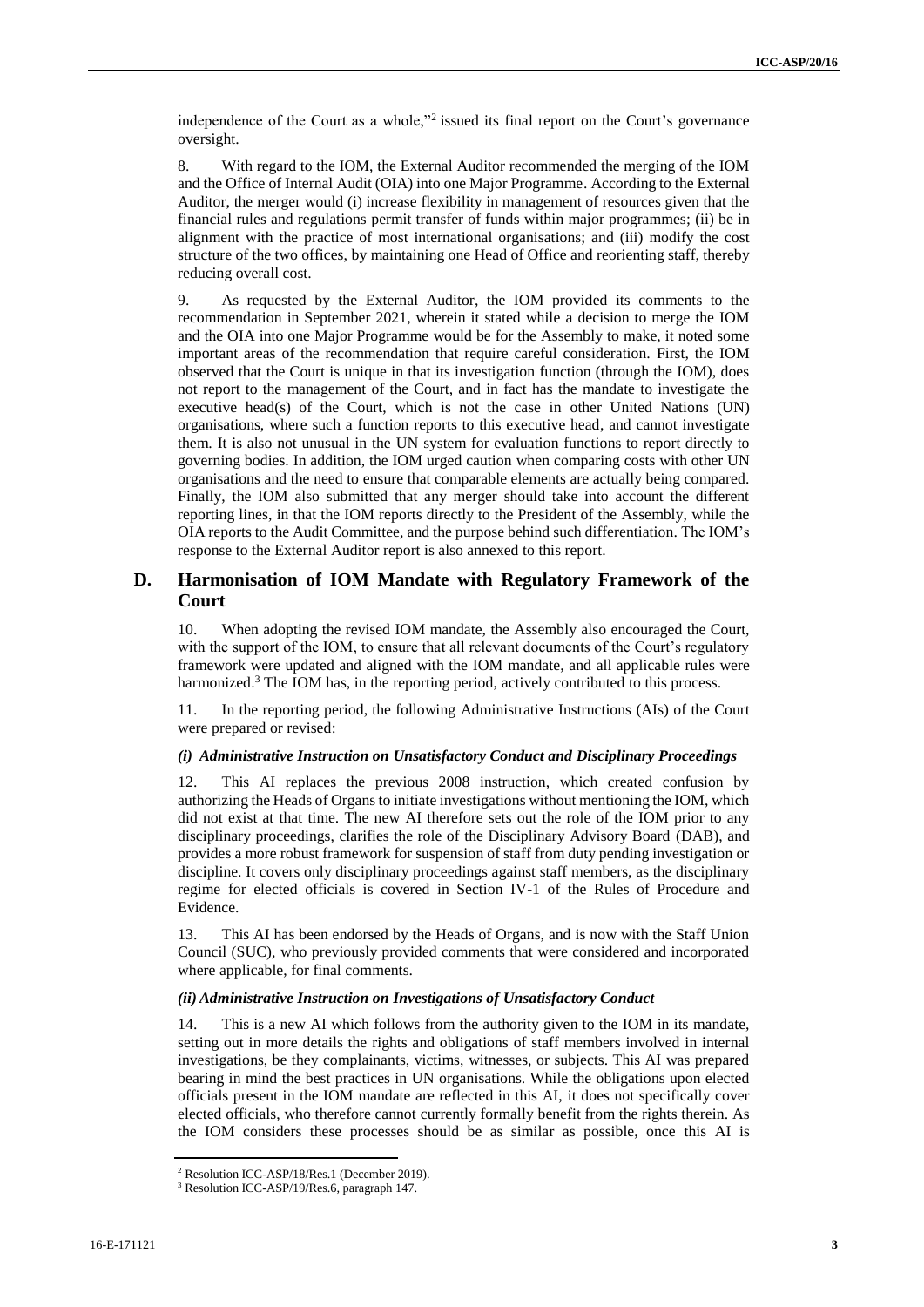promulgated, the IOM will present it to elected officials to inquire whether it should also govern investigations of misconduct and serious misconduct against elected officials.

15. This AI also has been endorsed by the Heads of Organs, and is also now with the SUC, who previously provided comments that were considered and incorporated where applicable, for final comments.

### *(iii) Administrative Instruction addressing Discrimination, Harassment, including Sexual Harassment, and Abuse of Authority*

16. This AI updates and replaces two other instructions dating from 2005. It explicitly refers to the two AIs above as providing the formal mechanisms necessary to investigate allegations of discrimination, (sexual) harassment, and abuse of authority, and also expands the scope of application of the AI, providing a more robust framework for prevention and deterrence, as well as detailed provisions for the support of any individual affected by such conduct.

17. This AI has received initial comments from the SUC and the Focal Point for Gender Equality, and the IOM is hopeful it will be finalized by the end of 2021.

# **III. Summary of IOM Activities**

### **A. Investigations**

During the reporting period, the IOM continued with its core mandate of providing oversight to the Court by responding to allegations of potential misconduct. If the allegation falls within its mandate, *i.e.*, the facts alleged if found to be true would amount to misconduct, the IOM can conduct a Preliminary Assessment of the allegation and formally records the matter as a case. A Preliminary Assessment determines whether the allegation merits a Full Investigation, by considering its credibility, materiality, and verifiability.

19. The IOM also continued to meet with individuals who wished to discuss potential complaints and seek the IOM's guidance in terms of the applicable process should a formal complaint be made. If such a consultation does not lead to a formal complaint it is not recorded as a "case" in its system, but is nevertheless logged in the IOM's internal systems.

### *(i) Statistics*

20. During this reporting period, the IOM received 24 matters, including one request for consultation which did not lead to a formal complaint.

| New Cases<br>Received<br>(total: 23)                             | Allegations closed prior to Preliminary Assessment: 5<br>٠<br>New Cases progressed to IOM Preliminary Assessment: 18<br>$\bullet$<br>Cases closed after Preliminary Assessment: 8<br>$\bullet$<br>Preliminary Assessments pending: 7<br>٠<br>Full Investigations initiated: 3<br>$\bullet$ |
|------------------------------------------------------------------|--------------------------------------------------------------------------------------------------------------------------------------------------------------------------------------------------------------------------------------------------------------------------------------------|
| Matters carried over<br>from last reporting<br>period (total: 7) | Preliminary Assessments Completed: 7<br>$\bullet$<br>Cases closed after Preliminary Assessment: 5<br>Full Investigations initiated: 2<br>$\bullet$                                                                                                                                         |
| Investigations<br>(total: 5)                                     | Completed: 3<br>Ongoing: 2                                                                                                                                                                                                                                                                 |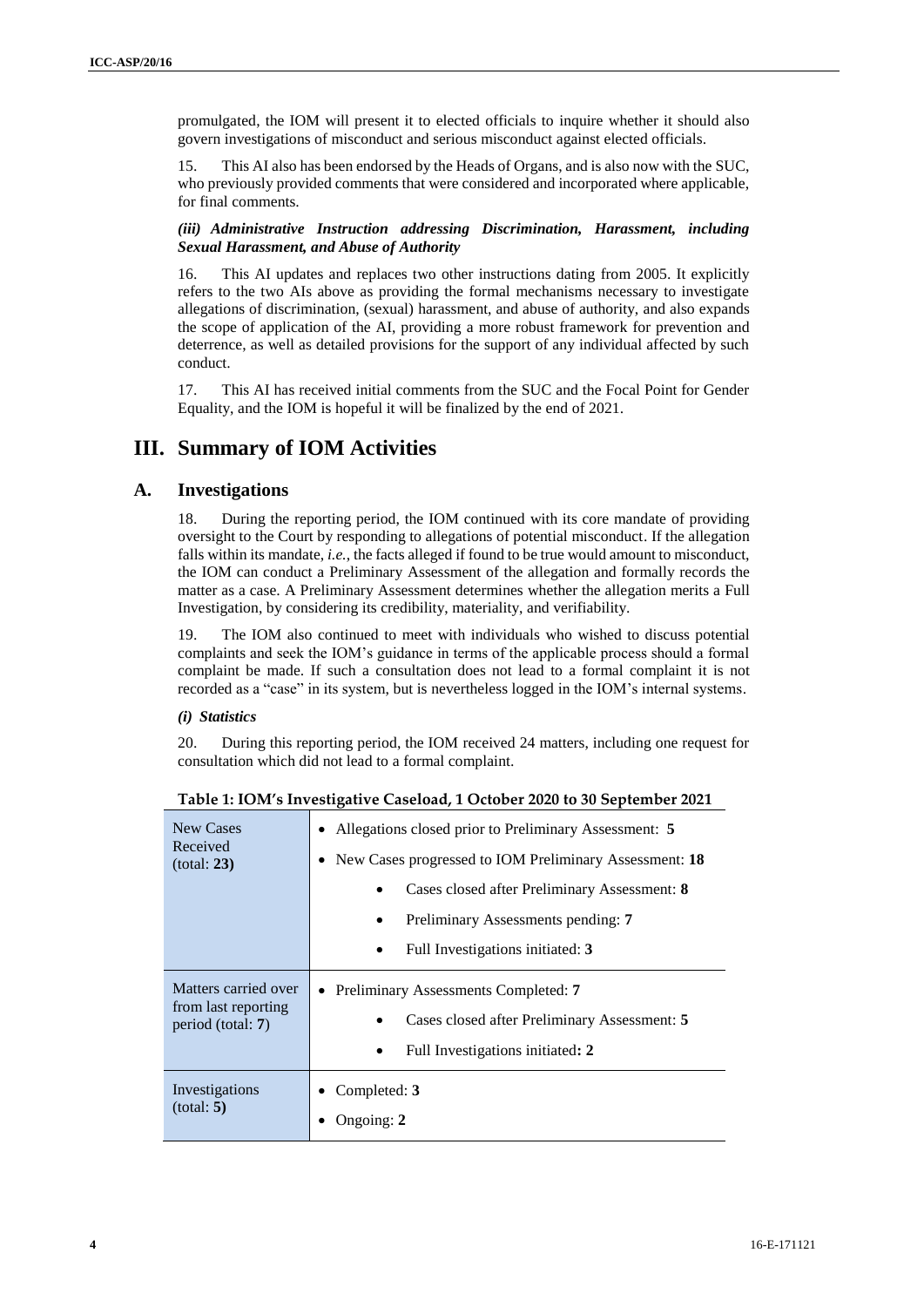21. Approximately half of the new cases received (12) in the reporting period concerned allegations of unsatisfactory conduct related to some sort of harassment, abuse of authority, or retaliation. Five concerned issues related to theft, misappropriation of funds, or fraud/corruption, while two others concerned breaches of confidentiality. One report received from an outside party included an allegation against an elected official, which was found by the IOM to be manifestly unfounded pursuant to Rule 26(3) of the Rules of Procedure and Evidence, and which was communicated to the Assembly in the IOM's Interim report.

22. The five cases which were closed before a Preliminary Assessment was conducted comprised three cases where upon examination there were in fact no allegations of misconduct made, one where the complainant withdrew the complaint, and one where there was no need for a review as the facts had already been established.

#### *(ii) Completed Investigations*

#### *a. Substantiated Allegations and Discipline*

23. In its report last year, the IOM identified one investigation where allegations of misconduct were substantiated against two staff members and where the disciplinary process was still pending.

#### 1. Harassment, Abuse of Authority, and Retaliation

24. A staff member made a complaint of harassment, abuse of authority, and retaliation against four senior staff in their section. The allegation had its origin in an operational matter where the complainant took a course of action with which the senior staff strongly disagreed. In dealing with the matter, the complainant alleged that the senior staff had responded in an unjustified manner, and that after the complainant made an initial complaint to the Registrar, they had been retaliated against in future work assignments.

25. Taking into account the totality of the evidence, the IOM concluded that there was insufficient evidence of unsatisfactory conduct from two of the senior staff, and that no retaliation took place, although it did note that some of the actions of the senior staff may form the basis of administrative action or be suitable to proper performance management.

26. With respect to the two other senior staff, the IOM concluded that one specific action taken by these staff constituted an abuse of authority. The IOM also concluded that one of the senior staff fabricated concerns about the complainant's welfare and made false statements about them, as well as responded to the complaint by gathering information regarding the complainant's performance and use of internal systems, unrelated to the subject-matter of the complaint. The IOM also concluded that the second staff member actively supported the fabrication of the false concerns regarding the complainant's welfare and collection of information.

27. The IOM submitted its report to the Registrar on **30 June 2020**, recommending that appropriate disciplinary action be taken with respect to the two senior staff members against which the IOM made findings of possible misconduct, and the Registrar referred the matter to the Disciplinary Advisory Board (DAB) for advice. The DAB agreed that the behaviour of the two senior staff constituted an abuse of authority. The Registrar partially followed the recommendation of the DAB and on **18 March 2021** imposed on the first staff the disciplinary measures of (i) **written censure**, and (ii) **deferment of the staff's next withingrade increment for a period of two years**. For the second staff, the Registrar imposed the disciplinary measure of a **written censure** only.

28. Having reviewed the IOM report, the DAB also stated that it was "deeply concerned by the culture" of the relevant section, and recommended that the Registrar take appropriate actions to change and strengthen this culture, in particular the way in which senior staff relate and communicate with and to their subordinates when there is conflict and to create a more collegial, collaborative and less authoritarian and combative atmosphere. The IOM understands that the Registrar is taking specific steps in this respect.

2. Violation of Visiting Professional Agreement

29. The IOM conducted an investigation regarding allegations of assault and inappropriate language by a Court Visiting Professional towards two Court Interns where all three shared the same accommodation. The IOM found that there was a confluence of factors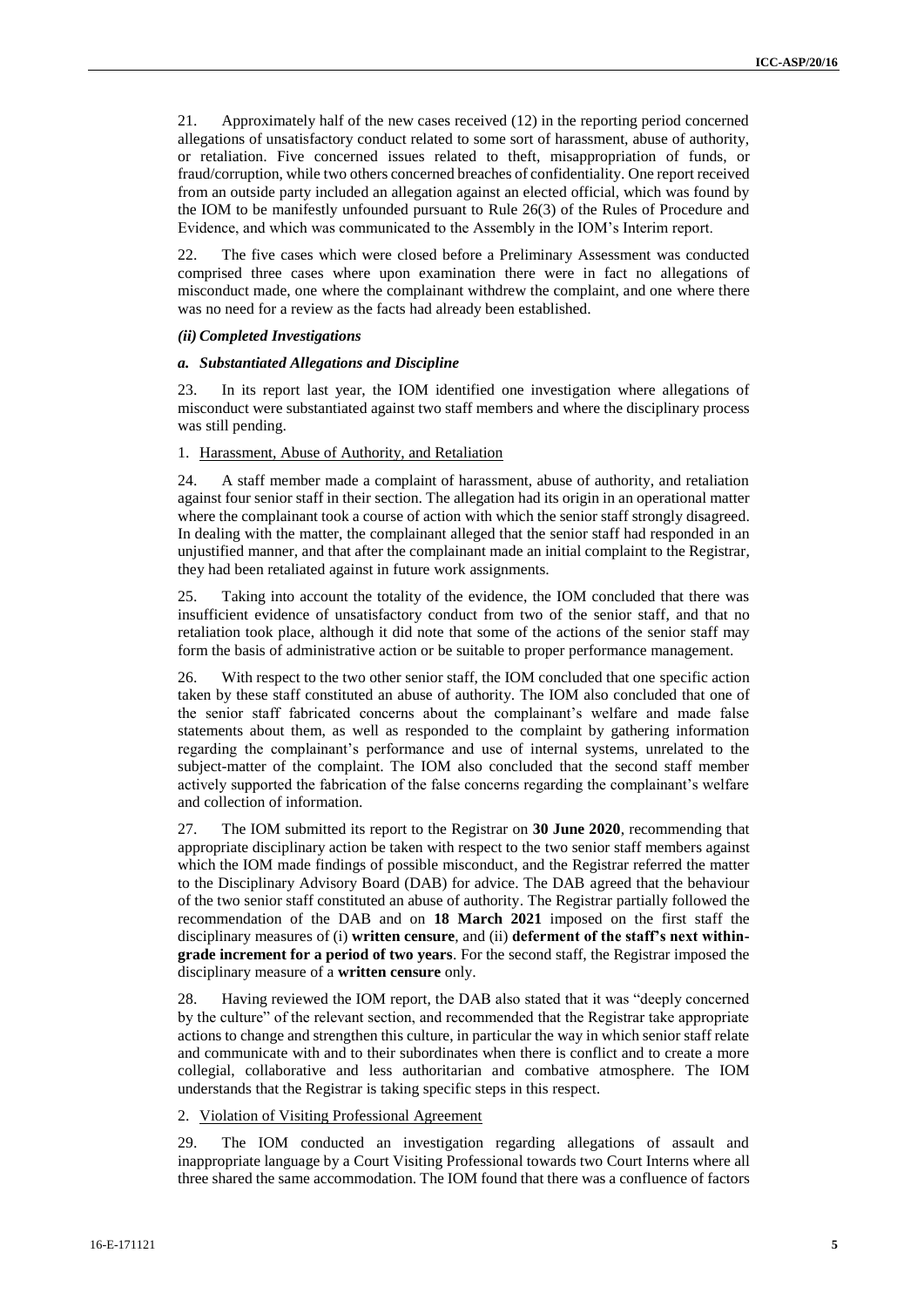that created a climate among the housemates that was ripe for the growth of misunderstanding and poor behaviour. These included: the pressures of working from home during a pandemic; different cultural backgrounds; and different expectations of responsibilities in the accommodation. The IOM did conclude that on one occasion the Visiting Professional did physically grab or hold the Intern in the course of a disagreement, but did not push or threaten to strike the Intern. In relation to the allegation of inappropriate language, the IOM concluded that while the language would have been unacceptable in the office, in the context of disagreements between housemates these standards should be viewed differently. Given that Visiting Professionals do not formally fall within the IOM's mandate, it refrained from making any recommendations to the Registrar and simply presented its findings on **19 February 2021**. In light of these findings, the Registrar, on **24 February 2021**, taking into account the particular circumstances of working remotely during the pandemic and the Visiting Professional's expressions of regret and acknowledgment of shortcomings, issued a **reprimand**, warning that any future breach would lead to a termination of the Visiting Professional agreement with the Court.

#### 3. Unauthorized Work Outside of Duty Station

30. The IOM received allegations that a staff member had been working remotely outside of the duty station without authorization. The IOM informed the Registrar on **31 March 2021** that the facts appeared to have already been established, and that the report included the response of the staff member to the allegations. Accordingly, an IOM investigation was unlikely to provide any additional information to the Registrar. The Registrar sought the advice of the DAB, which recommended that no administrative or disciplinary action be taken, and that the matter be addressed though performance management. The Registrar rejected the DAB recommendation, and on **15 July 2021**, decided to impose the administrative measure of a **written reprimand** by a supervisor.

#### 4. Fraud and Misuse of Official Vehicle

31. The IOM investigated allegations of fraud against a staff member in a Country Office alleged to have submitted false invoices for payment and misused an official Court vehicle. The IOM investigation confirmed that two false invoices were submitted by the staff member, but did not identify sufficient evidence to disprove the staff member's claims that he had been instructed to present these by his supervisor (no longer with the Court). The IOM did however conclude that the staff member could not satisfactorily explain his use of the vehicle on the date in question. On **12 July 2021**, the IOM recommended that the Registrar take appropriate administrative and/or disciplinary action against the staff member. The Registrar sought the advice of the DAB, which recommended that the Registrar consider the imposition of: (i) a written censure; and (ii) the loss of five within-grade increments. The Registrar disagreed with the DAB, and on **1 November 2021**, decided to impose the disciplinary measure of **termination** of appointment with compensation in lieu of notice.

#### 5. Undisclosed Conflict of Interest and Favouritism

32. The IOM also received allegations regarding an undisclosed conflict of interest and favouritism on the part of a staff member in the selection of an external party. On **29 September 2021**, the IOM completed its investigation and substantiated the allegations, finding that a conflict of interest existed, which had not been properly disclosed, and that the staff member's actions amounted to, at a minimum, the perception of preferential treatment. The IOM further found that the same conflict of interest had not previously been disclosed in past selections of this external party either. The IOM found that the failure to disclose the conflict was exacerbated by the fact that the relationship giving rise to the conflict seemed to not have been disclosed, and in fact was concealed, precisely in order to avoid any obstacles for the selections of this external party. The IOM also found that the staff member had used their knowledge and position to favour the previous selections of the external party and had distributed confidential Court documents to the external party. The matter is **pending** with the Registrar.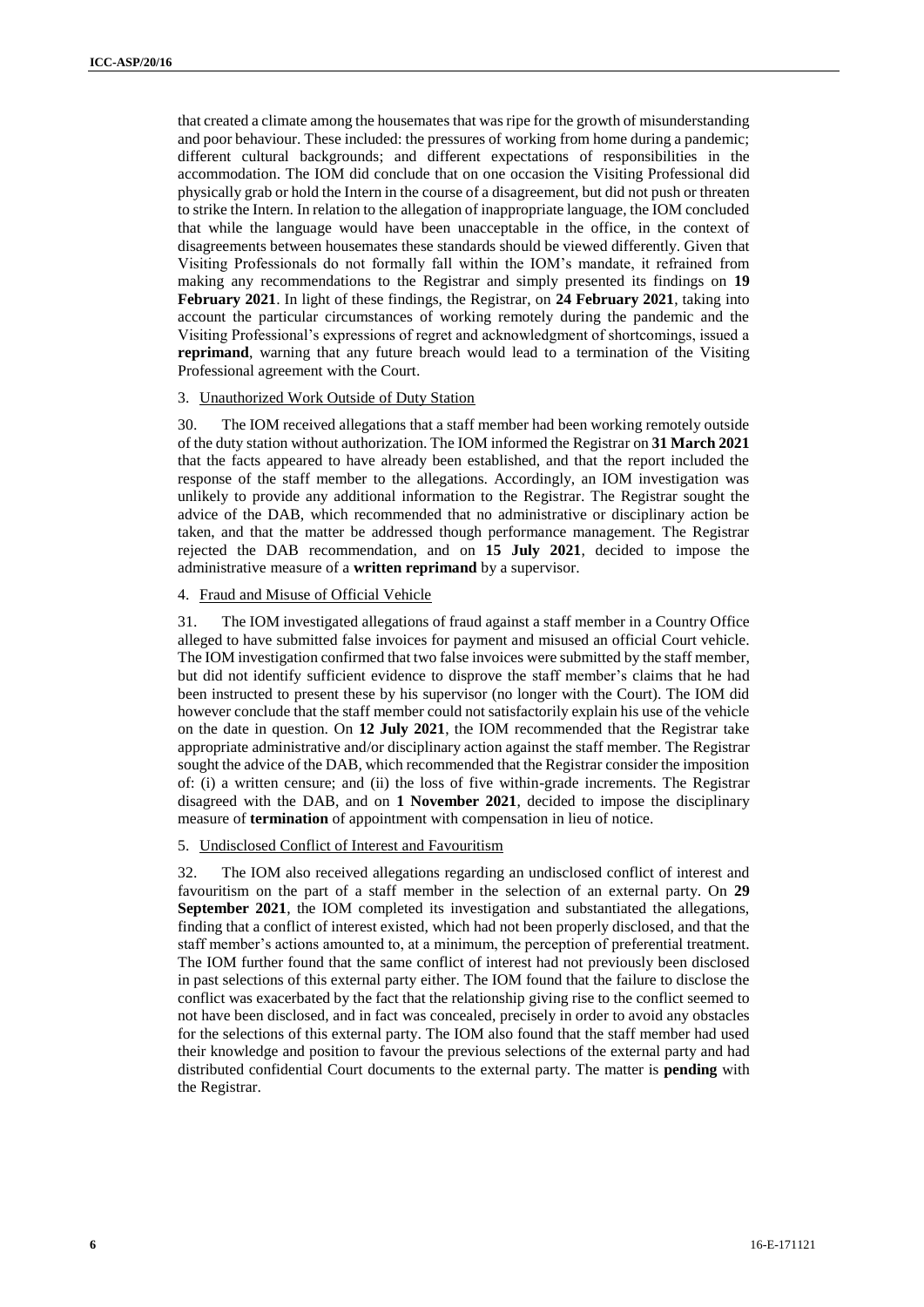#### *b. Selected Cases Closed Following Preliminary Assessment*

### 1. Allegations Related to Independent Expert Review

33. On 6 November 2020, the IOM received an allegation that the IER Report included information that was untrue and could be construed as affecting the reputation of those involved. The allegation included information about who from the Court may have provided the false information to the IER, and that the IER was negligent in not verifying the information before including it in its report. The IOM reviewed the allegation and found that while it would have been prudent, and perhaps advisable, for the IER to verify the information before including it in its public report, it was clear that it was simply reporting a concern raised, and that in any case the IER Experts were not within the jurisdiction of the IOM.

34. Allegations that one or more staff member, consultant, contractor or elected official would have deliberately provided false information to the IER would however fall within the IOM mandate. Unfortunately, the information provided to the IOM was general and too vague to allow the IOM to sufficiently identify who made the statements at issue. It could also not be excluded that someone may have misinterpreted, or misheard, or may have been themselves provided with false information, which they relayed to the IER in good faith. The IOM approached the IER to inquire whether it would share this information with the IOM (without mentioning the details of the allegations to safeguard the confidentiality of any reports received by the IOM), but the IER responded that they had provided "an undertaking that the sources of information provided to it would remain confidential" and that they were "therefore not in a position to furnish the IOM with the source and details of information received by it". As the IOM mandate does not give it the power to compel the IER to provide information, the matter was closed as non-verifiable.

#### 2. Theft/Misappropriation

35. On 11 February 2021, the IOM received an allegation regarding discrepancies in the amount of monies seized and documented during a Court operation, raising concerns of fraud having been committed. The IOM's review of the allegation concluded that despite the documented discrepancy, there were no missing funds. The IOM further concluded that there was no evidence to suggest that the documented discrepancies were the result of an attempt to commit fraud or theft, but rather human error in misreading and calculating the funds. Consequently, on 12 March 2021, the IOM closed the matter finding there was no indication of fraud or attempted fraud, but noted to the Registrar that these errors raised questions as to the professionalism of the exercise, which could have led to serious consequences for the Court.

### **B. Evaluation**

36. An evaluation is an independent, rigorous, impartial, systematic and objective assessment of the relevance, effectiveness, efficiency, impact and sustainability of an activity, project, programme, strategy, policy, topic, theme, sector, operational area or institutional performance. It considers intended, as well as unintended, positive and negative consequences, and assesses what works well and less well. Its results are intended to be useful for decision-making and overall organisational accountability and learning.

37. During this reporting period, the IOM conducted the following two evaluations it had proposed to the Bureau of the Assembly as part of its proposed work programme: (i) Evaluation of the Interaction of Victims with the International Criminal Court<sup>4</sup>; and (ii) Evaluation of the International Criminal Court Registry's Strategic Plan 2019-2021<sup>5</sup> .

38. Evaluation planning has also been conducted for preparation of the 2022 evaluation work programme, and an evaluation proposal based on consultations with, and requests from, the Principals, will be presented at the ASP session in December 2021.

<sup>4</sup> ICC-ASP/17/20, Section L, para. 7.

<sup>5</sup> An evaluation of the Registry's Strategic Plan 2019-2021 was included in the Strategic Plan itself and a formal request from the Registrar for the IOM to conduct the evaluation was submitted on 30 April 2021. The Bureau of the Assembly endorsed the request and approved the evaluation on 11 June 2021.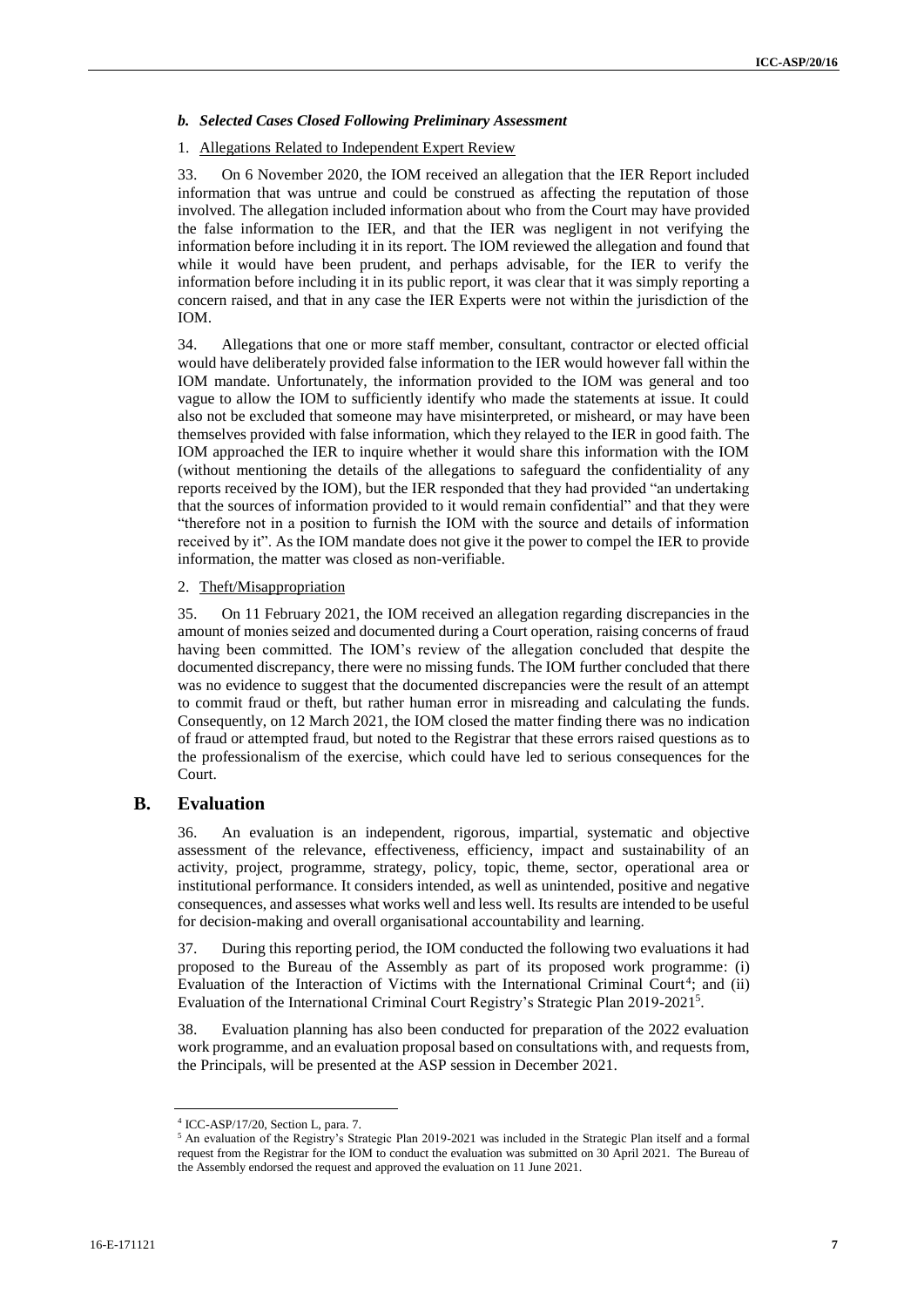### *(i) Evaluation of the Interaction of Victims with the International Criminal Court*

39. The Evaluation of the Interaction of Victims with the International Criminal Court involved many critical offices that interface with victim related issues, such as the processing of victim application forms and the assessment of psychosocial support, amongst others. The evaluation looked at the interaction of victims with the Court holistically and throughout the stages of the judicial process, including the stage that precedes consideration of opening an investigation. While the evaluation planned for interviewing actual victims, in light of collaboration issues and delays this was unfortunately not possible.

40. Key findings included that while victims have several key entry points to interact with the Court, at different stages of the judicial processes and for different purposes, they may not be very well aware of these. The victims may also come into contact with multiple institutional stakeholders, who may not always have a consistent approach and communication to them. Outreach to communities, while considered critical, operates on a minimum budget and interventions are small scale, with the most vulnerable victims are unlikely to be reached through these. Despite these constraints, the Court has been more active in reaching out to victims at an earlier stage of the judicial process, especially during article 15 processes.

41. In addition, the victim application process has been considerably improved and streamlined since it was first implemented. However, the wait time that victims applying for reparations endure requires much improvement and there is much scope to improve process efficiency among all stakeholders at the Court. More synergies between Organs may also be beneficial for providing psychosocial support to victims.

42. The evaluation highlighted issues that merit improvement, such as the need to have a Court-wide approach to victim engagement, better delineation of roles and responsibilities in relation to the victim identification and application process, and establishing an oversight of counsel for victims. The evaluation report was issued on 30 April 2021 and the IOM notes that the findings of the IER largely align with the findings of this evaluation, especially in relation to the need to have a Court-wide victim engagement strategy. As a result, the President of the Assembly informed the Bureau on 12 May 2021, that she had shared the report with the Heads of Organ and the Trust Fund for Victims, so that the evaluation recommendations may be taken up and considered by the Assembly in the context of substantive discussions of the relevant topics.

#### *(ii) Evaluation of the Registry's Strategic Plan 2019-2021*

43. The Bureau of the Assembly endorsed the request of the Registrar to have the IOM conduct an Evaluation of the Registry's Strategic Plan (RSP) 2019-2021 and submit a report on 31 December 2021. The purpose of the evaluation is to assess the institutional results of the RSP 2019-2021. The evaluation will assess the performance of the Registry in achieving the planned results during the strategic cycle, the coherence of the actual results achieved in relation to the RSP 2019-2021, the efficiency with which they were implemented and gendersensitivity, where applicable. The circumstances under which the Registry has implemented the planned results will be considered, including unforeseen workloads created during the 2019-2021 strategic cycle, such as, among others, the COVID-19 pandemic and the subsequent lessons learned. The evaluation will have a forward-looking element on providing recommendations toward priorities for the 2022-2024 strategic cycle.

The evaluation is intended to be useful to the Assembly, its Bureau and also directly to the Registry in planning its next cycle. It is also envisaged that the evaluative information will be useful to the on-going Review Mechanism process considering the IER recommendations.

### **C. Inspection**

45. An inspection is a special, unscheduled, on-the-spot verification of an activity directed towards the resolution of problems which may or may not have been previously identified. No Inspection activity was conducted during this reporting period.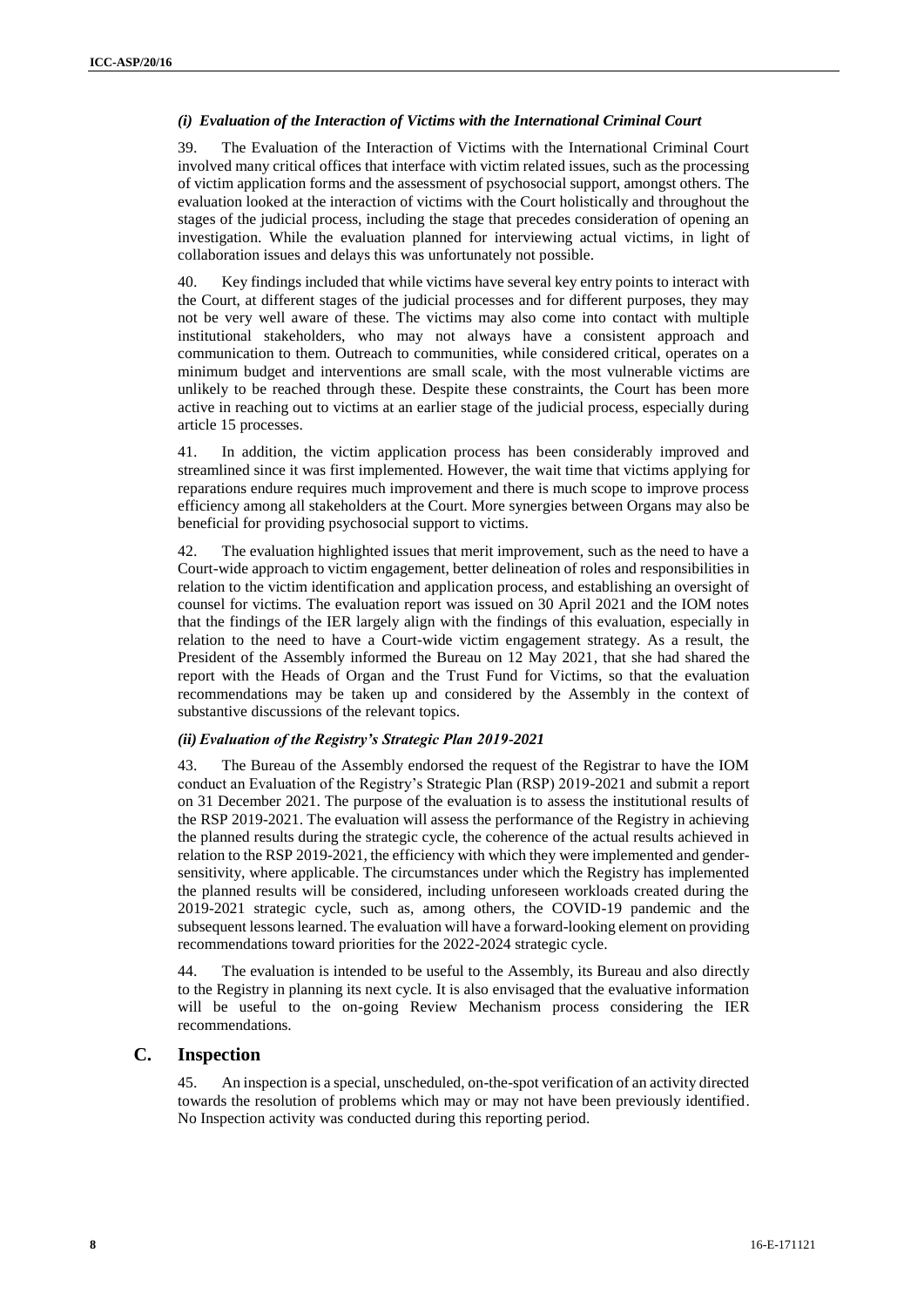## **D. Other Activities**

#### *(i) Due Diligence Process – Deputy Prosecutor Election*

46. Upon the request of the Presidency of the Assembly and the new Prosecutor, the IOM assisted in the preparation of a due diligence process to ensure that any candidate(s) elected as Deputy Prosecutor would be of "high moral character", as required by article 42, paragraph 3 of the Rome Statute. In particular, the IOM prepared guidelines and procedures to be followed in the handling and reporting of allegations of misconduct made against any nominated candidate, as well as ensuring, with the assistance of the Security and Safety Section of the Registry, that initial verifications were conducted with respect to any candidates put forward by the Prosecutor to the Assembly. The proposal was tailored to the limited time available to conduct such a process before the elections.

47. The IOM discussed the proposal with the Bureau of the Assembly, and it was adopted after several revisions. The process is currently ongoing.

#### *(ii) Office of the Prosecutor Panel of Experts*

48. The IOM also assisted the new Prosecutor in establishing a Panel of Experts to advise him with respect to the findings of the IER Report regarding (sexual) harassment and bullying within the Office of the Prosecutor. The IOM assisted in ensuring that any process would be carried out in accordance with the regulatory framework of the Court, including the IOM's operational mandate, which stipulates that all allegations of unsatisfactory conduct must be referred to the IOM. The IOM also met with the constituted Panel of Experts to provide them with procedural and substantive advice regarding the investigative and disciplinary framework of the Court.

#### *(iii) Outreach Activities*

49. The IOM took good note of staff concerns raised in the IER Report, specifically apprehensions about reporting misconduct to the IOM, and the fact that many staff did not fully understand the role and nature of the IOM. Accordingly, during the reporting period and continuing from past years, the IOM conducted presentations to over 200 staff members, sometimes in combination with the Staff Union Council, Focal Point for Gender Equality, Disciplinary Advisory Board, or Appeals Board. These presentations also gave participants an opportunity to ask questions. The presentations were conducted with staff from the OTP and Registry, both in Headquarters and Country Offices, and also included one session with Interns and Visiting Professionals. The IOM is also in discussions to conduct similar sessions with Chambers staff, and has also approached the Presidency to conduct an induction session for newly elected judges to make them aware of the IOM mandate.

50. The IOM also assisted the Staff Engagement Team by providing input and technical advice on a new Staff Engagement Survey for consideration by the Principals and eventual implementation, as appropriate.

51. As part of its awareness raising strategy, the IOM has also begun to update its internal website, to provide staff members with easy access to the IOM's operational mandate, new revised Administrative Instructions, as well as to provide staff members with clear reporting channels and procedure for investigating misconduct.

#### *(iv)* **External Collaboration**

52. During this reporting period, the IOM continued to deepened cooperation with counterparts in the UN Common system and international organisations. Notably,

• The IOM participated at the  $21<sup>st</sup>$  virtual Conference of International Investigators, an annual conference which brings together investigators from international organisations to discuss and exchange ideas and address challenges faced in the professional conduct of investigations work. A number of model guidelines were adopted at this Conference, which will be incorporated in the IOM's investigative framework.

 The IOM also participated in evaluation networks and, as member of the United Nations Evaluation Group (UNEG), participated in working group meetings on ethics and preparatory work on promulgation of UNEG's revised Ethical Guidelines. Further, the IOM participation at the biannual strategic meetings of the Hague Evaluation Network, contributed